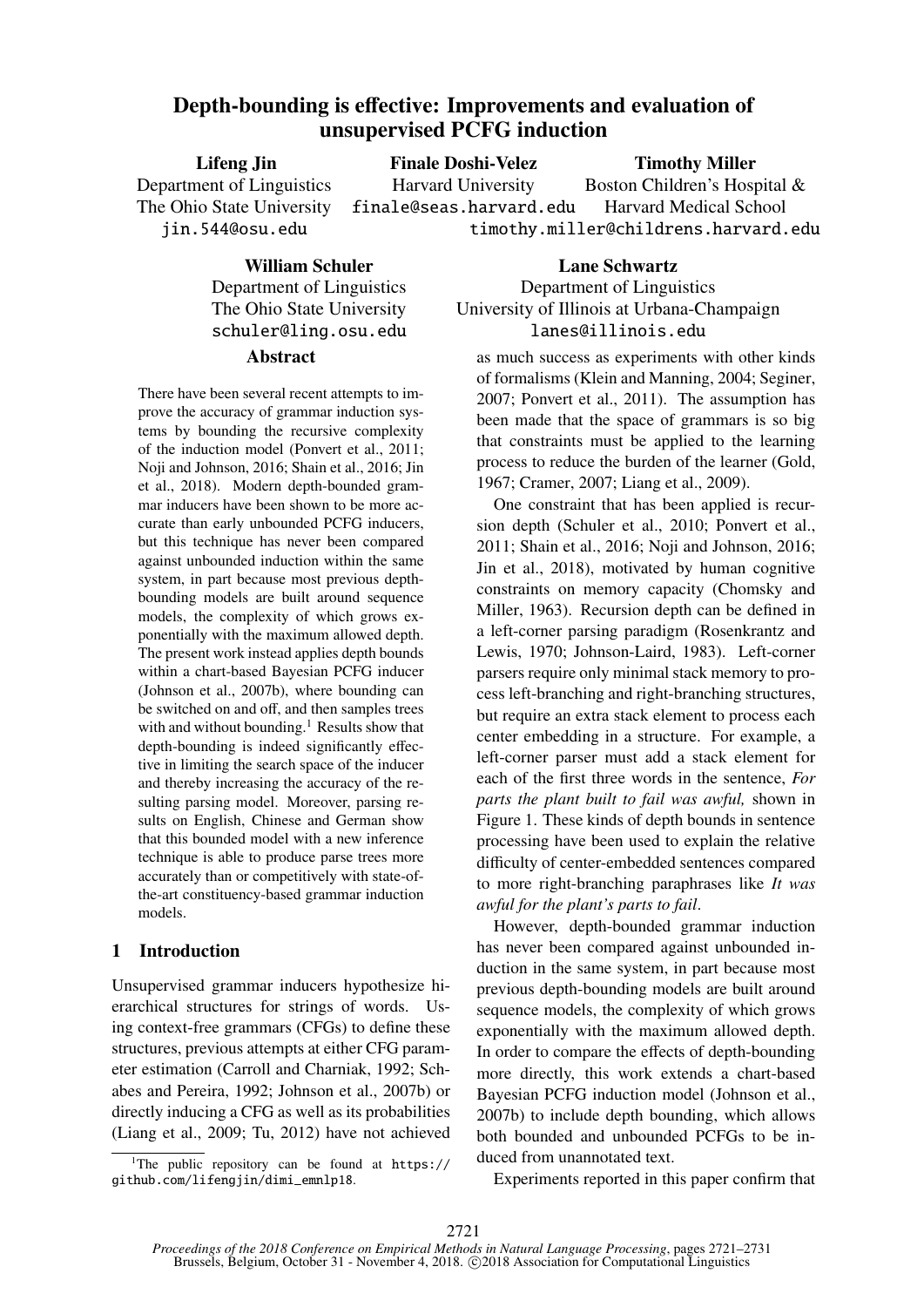

Figure 1: Stack elements after the word *the* in a leftcorner parse of the sentence *For parts the plant built to fail was awful.*

depth-bounding does empirically have the effect of significantly limiting the search space of the inducer. Analyses of this model also show that the posterior samples are indicative of implicit depth limits in the data. This work also shows for the first time that it is possible to induce an accurate unbounded PCFG from raw text with no strong linguistic constraints. With a novel grammarlevel marginalization in posterior inference, comparisons of the accuracy of bounded grammar induction using this model against other recent constituency grammar inducers show that this model is able to achieve state-of-the-art or competitive results on datasets in multiple languages.

# 2 Related work

Induction of PCFGs has long been considered a difficult problem (Carroll and Charniak, 1992; Johnson et al., 2007b; Liang et al., 2009; Tu, 2012). Lack of success for direct estimation was attributed either to a lack of correlation between the linguistic accuracy and the optimization objective (Johnson et al., 2007b), or the likelihood function or the posterior being filled with weak local optima (Smith, 2006; Liang et al., 2009). Much of this grammar induction work used strong linguistically motivated constraints or direct linguistic annotation to help the inducer eliminate some local optima. Schabes and Pereira (1992) use bracketed corpora to provide extra structural information to the inducer. Use of part-of-speech (POS)

sequences in place of word strings is popular in the dependency grammar induction literature (Klein and Manning, 2002, 2004; Berg-Kirkpatrick et al., 2010; Jiang et al., 2016; Noji and Johnson, 2016). Combinatory Categorial Grammar (CCG) induction also relies on POS tags to assign basic categories to words (Bisk and Hockenmaier, 2012, 2013), among other constraints such as CCG combinators. Other linguistic constraints such as constraints of root nodes (Noji and Johnson, 2016), attachment rules (Naseem et al., 2010) or acoustic cues (Pate, 2013) have also been used in induction.

Depth-like constraints have been applied in work by Seginer (2007) and Ponvert et al. (2011) to help with the search. Both of these systems are successful in inducing phrase structure trees from only words, but only generate unlabeled constituents.

Depth-bounds are directly used by induction models in work by Noji and Johnson (2016), Shain et al. (2016) and Jin et al. (2018), and are shown to be beneficial to induction. Noji and Johnson (2016) apply depth-bounding to dependency grammar induction with POS tags. However the constituency parsing evaluation scores they report are low compared to other induction systems. The model in Shain et al. (2016) is a hierarchical sequence model instead of a PCFG. Although depthbounding limits the search space, the sequence model has more parameters than a PCFG, therefore benefits brought by depth-bounding may be offset by this larger parameter space.

Jin et al. (2018) also apply depth-bounding to a grammar inducer and induce depth-bounded PCFGs and show that the depth-bounded grammar inducer can learn labeled PCFGs competitive with state-of-the-art grammar inducers that only produce unlabeled trees. However, because of the cognitively motivated left-corner HMM sampler used in the model, its state space grows exponentially with the maximum depth and polynomially with the number of categories. This renders the transition matrix and the trellis of the inducer too big to be practical in exploring models with higher depth limits, let alone unbounded models. By using Gibbs sampling for PCFGs (Goodman, 1998; Johnson et al., 2007b), here described as the inside-sampling algorithm, the state space of the model proposed in this work grows only polynomially with both the maximum depth and the number of categories. This allows experiments with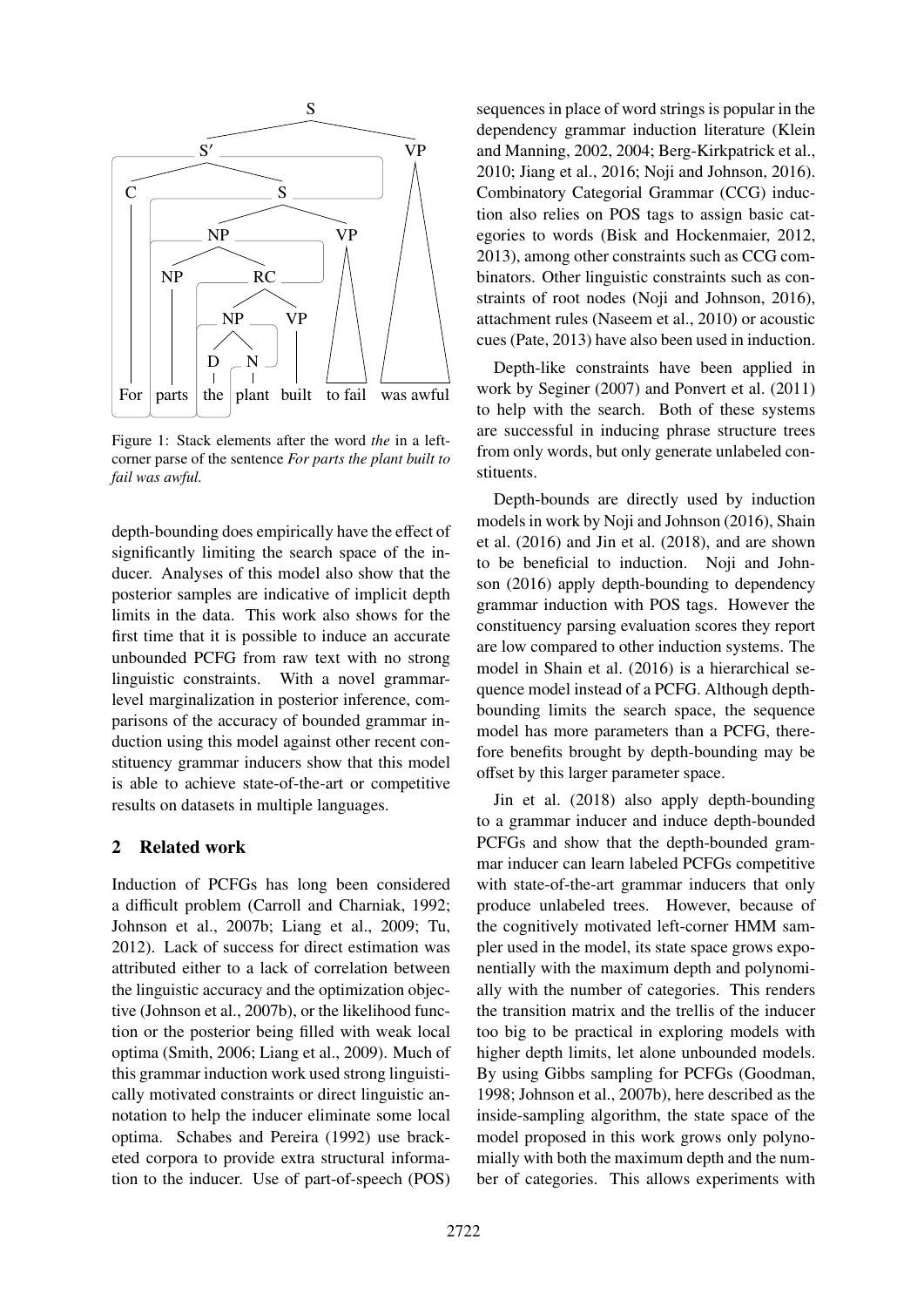more complex models and also achieves a faster processing speed due to an overall smaller state space.

### 3 Proposed model

The model described in this paper follows Jin et al. (2018) to induce a depth-bounded PCFG by first inducing an unbounded PCFG and then deterministically deriving the parameters of a depthbounded PCFG from it. The main difference between this model and the model in Jin et al. (2018) is that they use the bounded PCFG to derive parameters for a factored HMM sequence model, where a forward-filtering backward-sampling algorithm (Carter and Kohn, 1996) can be used in inference. In contrast, the model described in this paper transforms the unbounded PCFG into a bounded PCFG, and then uses the inside-sampling algorithm (Goodman, 1998) to sample from the posterior of the parse trees given the bounded PCFG in inference. This section first gives an overview of the model, then briefly reviews the depth-bounding algorithm for PCFGs (van Schijndel et al., 2013; Jin et al., 2018), and finally describes the inference.

As defined in Jin et al. (2018), a Chomsky normal form (CNF) unbounded PCFG is a matrix G of binary rule probabilities with one row for each of *C* parent symbols *c* and one column for each of  $C^2+W$  combinations of left and right child symbols *a* and *b*, which can be pairs of nonterminals or observed words from vocabulary *W* followed by null symbols ⊥:

$$
\mathbf{G} = \sum_{a,b,c} \mathbf{P}(c \to a \ b \mid c) \ \delta_c \ (\delta_a \otimes \delta_b)^\top \qquad (1)
$$

where  $\delta_c$  is a Kronecker delta (a vector with value one at index *c* and zeros elsewhere) and ⊗ is a Kronecker product (multiplying two matrices<sup>2</sup> of dimension  $m \times n$  and  $o \times p$  into a matrix of dimension  $mo \times np$  composed of products of all pairs of elements in the operands). A deterministic depthbounding transform  $\phi$  is then applied to G to create a depth-bounded version G*D*. A depth-bounded grammar is composed of a set of side- and depthspecific distributions <sup>G</sup>*s*,*d*:

$$
\mathbf{G}_D = \sum_{s \in \{1,2\}} \sum_{d \in \{1..D\}} \mathbf{D}_{s,d} \, \mathbf{G}_{s,d} \, \mathbf{E}_{s,d}^\top \tag{2}
$$

where side  $s \in \{1, 2\}$  indicates left (1) or right (2) child. Categories in  $G_D$  are made to be side- and depth-specific using transforms  $\mathbf{D}_{s,d}$  and  $\mathbf{E}_{s,d}$ <sup>2</sup>.

$$
\mathbf{D}_{s,d} = \delta_s \otimes \delta_d \otimes \mathbf{I}
$$
 (3a)

$$
\mathbf{E}_{1,d} = \delta_1 \otimes \delta_d \otimes \mathbf{I} \otimes \delta_2 \otimes \delta_d \otimes \mathbf{I} \tag{3b}
$$

$$
\mathbf{E}_{2,d} = \delta_1 \otimes \delta_{d+1} \otimes \mathbf{I} \otimes \delta_2 \otimes \delta_d \otimes \mathbf{I} \qquad (3c)
$$

The generative story of this model is as follows. The model first generates an unbounded grammar G from the Dirichlet prior. Distributions over expansions  $P(c \rightarrow a b \mid c)$  of each category *c* in this model are drawn from a Dirichlet with symmetric parameter  $\beta$ :

$$
\mathbf{G} \sim \text{Dirichlet}(\beta) \tag{4}
$$

Trees for sentences 1..*<sup>N</sup>* are each drawn from a PCFG given parameters  $G_D = \phi(G)$ :

$$
\tau_{1..N} \sim \text{PCFG}(\mathbf{G}_D) \tag{5}
$$

Each tree  $\tau$  is a set  $\{\tau_{\epsilon}, \tau_1, \tau_2, \tau_{11}, \tau_{12}, \tau_{21}, ...\}$  of category labels  $\tau$ , where  $n \in \{1, 2\}^*$  is a Gorn adcategory labels  $\tau_{\eta}$  where  $\eta \in \{1, 2\}^*$  is a Gorn ad-<br>dress specifying a path of left or right branches dress specifying a path of left or right branches from the root. Categories of every pair of left and right children  $\tau_{n1}, \tau_{n2}$  are drawn from a multinomial defined by the grammar G*<sup>D</sup>* and the category of the parent  $\tau_n$ :

$$
\tau_{\eta 1}, \tau_{\eta 2} \sim \text{Multinomial}(\delta_{\tau_{\eta}}^{\top} \mathbf{G}_D) \tag{6}
$$

where  $P_{G_D}(a \ b \mid w) = P_{G_D}(a \ b \mid \bot) = [a, b = \bot, \bot]$ <br>for  $w \in W$  and [*i*] is an indicator function for  $w \in W$ , and  $\lbrack \lbrack \cdot \rbrack \rbrack$  is an indicator function.

In inference, a Gibbs sampler can be used to iteratively draw samples from the conditional posteriors of the unbounded grammar and the parse trees. For example, at iteration *t*:

$$
\mathbf{G}^{t} \sim \mathsf{P}(\mathbf{G}^{t} \mid \tau_{1..N}^{t-1}, \sigma_{\tau_{1..N}^{t-1}}, \beta) \tag{7}
$$

$$
\tau_{1...N}^t \sim \mathsf{P}(\tau_{1..N}^t \mid \mathbf{G}_D^t, \sigma_{\tau_{1..N}^t})
$$
(8)

where  $\sigma_{\tau}$  denotes the terminals in  $\tau$ . These distributions will be defined in Section 3.2.

#### 3.1 Depth-bounding a PCFG

This section summarizes the depth-bounding function  $\phi$  for PCFGs described in van Schijndel et al. (2013) and Jin et al. (2018). Depth-bounding essentially creates a set of PCFGs with depth- and side-specific categories where no tree that exceeds

<sup>2</sup>or vectors in case *n* and *p* equal one

<sup>&</sup>lt;sup>3</sup>Note that this correctly stipulates depth increases for left children of right children.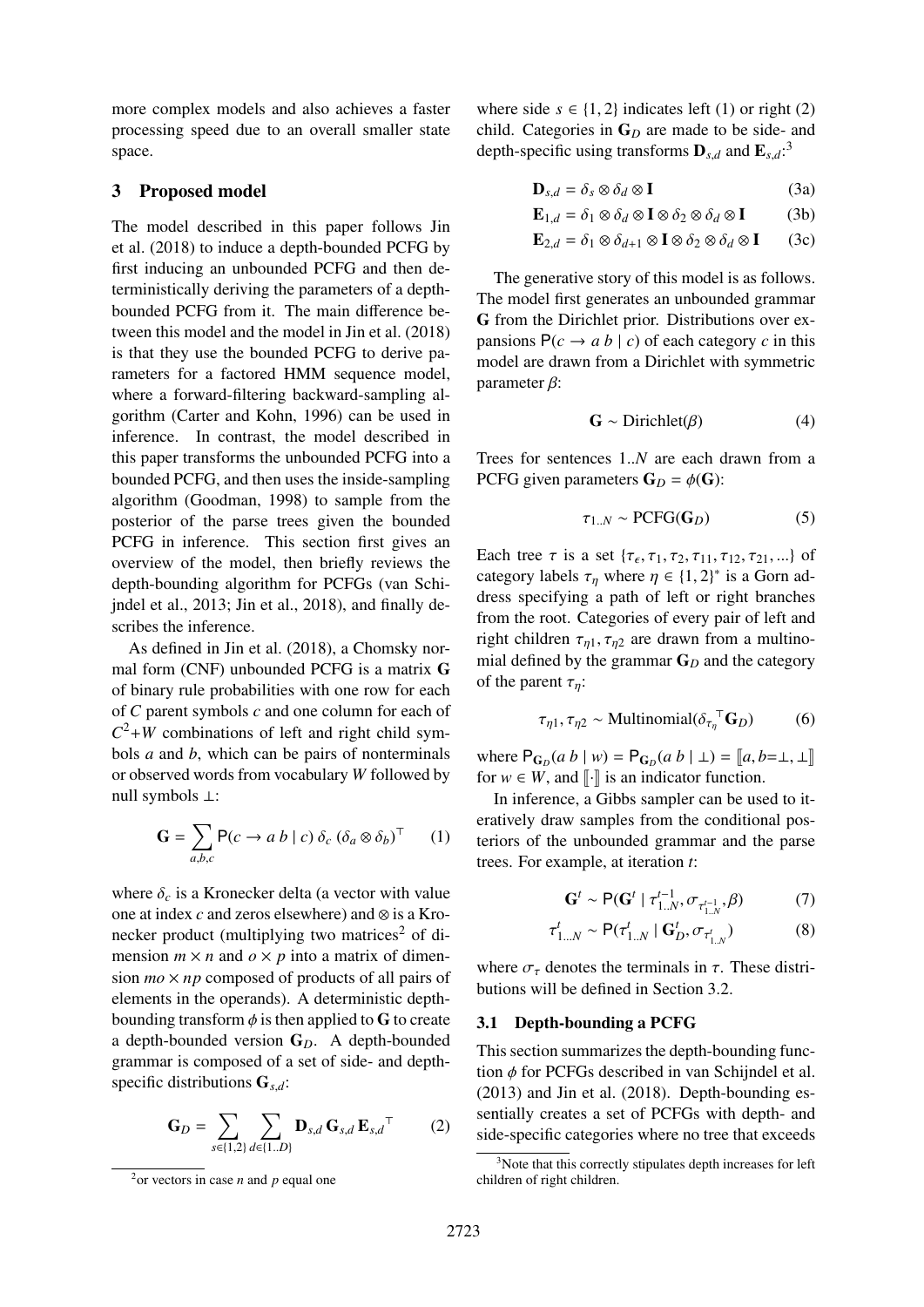its depth bound can be generated by the bounded grammar. Because depth increases when a left child of a right child of some parent category performs non-terminal expansion, the probability of such expansions at the maximum depth limit as well as non-depth-increasing expansions beyond the maximum depth limit must be removed from the unbounded grammar. Following van Schijndel et al. (2013) and Jin et al. (2018), this can be done by iteratively defining a side- and depth-specific containment likelihood  $h_{s,d}^{(i)}$  for left- or right-side siblings  $s \in \{1, 2\}$  at depth  $d \in \{1..D\}$  at each iter-<br>ation *i* ∈ {1, *D*} as a vector with one row for each ation  $i \in \{1..I\}$ , as a vector with one row for each nonterminal or terminal symbol (or null symbol  $\perp$ ) in G, containing the probability of each symbol generating a complete yield within depth *d* as an *s*-side sibling:

$$
\mathbf{h}_{s,d}^{(0)} = \mathbf{0}
$$
 (9a)  

$$
\mathbf{G} \left( \mathbf{G} \left( \mathbf{1} \otimes \delta_{+} + \mathbf{h}_{-}^{(i-1)} \otimes \mathbf{h}_{-}^{(i-1)} \right) \right) \text{ if } d < D+1
$$

$$
\mathbf{h}_{1,d}^{(i)} = \begin{cases} \mathbf{G} \left( \mathbf{1} \otimes \delta_{\perp} + \mathbf{h}_{1,d}^{(i-1)} \otimes \mathbf{h}_{2,d}^{(i-1)} \right) & \text{if } d \le D+1 \\ \mathbf{0} & \text{if } d > D+1 \end{cases}
$$
(9b)

$$
\mathbf{h}_{2,d}^{(i)} = \begin{cases} \delta_{\mathrm{T}} & \text{if } d = 0\\ \mathbf{G} \left( \mathbf{1} \otimes \delta_{\perp} + \mathbf{h}_{1,d+1}^{(i-1)} \otimes \mathbf{h}_{2,d}^{(i-1)} \right) & \text{if } 0 < d \le D\\ \mathbf{0} & \text{if } d > D \end{cases} \tag{9c}
$$

where 'T' is a top-level category label at depth zero. Following previous work, experiments described in this paper use  $I = 20$ .

A depth-bounded grammar <sup>G</sup>*s*,*<sup>d</sup>* can then be defined to be the original grammar G reweighted and renormalized by this containment likelihood:

$$
\mathbf{G}_{1,d} = \frac{\mathbf{G} \operatorname{diag}(\mathbf{1} \otimes \delta_{\perp} + \mathbf{h}_{1,d}^{(I)} \otimes \mathbf{h}_{2,d}^{(I)})}{\mathbf{h}_{1,d}^{(I)}} \tag{10a}
$$

$$
\mathbf{G}_{2,d} = \frac{\mathbf{G} \operatorname{diag}(\mathbf{1} \otimes \delta_{\perp} + \mathbf{h}_{1,d+1}^{(I)} \otimes \mathbf{h}_{2,d}^{(I)})}{\mathbf{h}_{2,d}^{(I)}} \quad (10b)
$$

# 3.2 Gibbs sampling of unbounded grammars and bounded trees

As defined above, this model samples iteratively from the conditional posteriors of  $P(G |$  $\tau_{0,N}, \sigma_{\tau_{0,N}}, \beta$  and  $P(\tau_{0,N} \mid G_D, \sigma_{\tau_{0,N}})$  in inference, extending the Gibbs sampling algorithm for PCFG induction introduced in Johnson et al. (2007b) to depth-bounded grammars. The below equations will omit the superscript *t* for the iteration number of inference for clarity.

To sample from the conditional posterior of G, it is necessary to first sum over all rule applications in all sampled trees:

$$
\mathbf{C}_D = \sum_{\tau \in \tau_{1..N}} \sum_{\tau_{\eta} \in \tau} \delta_{\tau_{\eta}} \left( \delta_{\tau_{\eta 1}} \otimes \delta_{\tau_{\eta 2}} \right)^{\top} \qquad (11)
$$

then remove side- and depth-specificity from category labels:

$$
\mathbf{C} = \sum_{s} \sum_{d} \mathbf{D}_{s,d}^{\top} \mathbf{C}_{D} \mathbf{E}_{s,d} \quad (12)
$$

A side- and depth-independent grammar is then sampled from these counts, plus the pseudocount  $\beta$ :

$$
\mathbf{G} \sim \text{Dirichlet}(\beta + \mathbf{C}) \tag{13}
$$

Inside-sampling (Goodman, 1998; Johnson et al., 2007b) is then used to sample from the posterior of trees  $P(\tau_{0,N} | G_D, \sigma_{\tau_{0,N}})$ . Given a depth-<br>bounded grammar and a sentence, this algorithm bounded grammar and a sentence, this algorithm first constructs the inside chart  $V \in \mathbb{R}^{L \times L \times C}$ , where *L* is the length of the sentence. A chart vector  $V_{[i,j,1..C]}$  for the span *i*, *j* where  $i < j \le L$  in some sentence  $w_{1,L}$  is the likelihood  $P_{\mathbf{G}_D}(w_{i,j} | c)$  of the span for all side- and depth-specific categories *c*:

$$
\mathbf{V}_{[i,j,1..C]} = \n\begin{cases}\n\mathbf{G}_D (\delta_{w_i} \otimes \delta_\perp) & \text{if } j-i = 1 \\
\sum_k \mathbf{G}_D (\mathbf{V}_{[i,k,1..C]} \otimes \mathbf{V}_{[k,j,1..C]}) & \text{if } j-i > 1\n\end{cases} \tag{14}
$$

Trees are sampled iteratively from the top down by first choosing a split point  $k_{i,j}$  for the current span *i*, *j* such that  $i < k_{i,j} < j$ :

$$
k_{i,j} \sim \text{Mul}\left(\sum_{k} \delta_k \, \delta_{c_{i,j}}^{\top} \mathbf{G}_D \left(\mathbf{V}_{[i,k,1..C]} \otimes \mathbf{V}_{[k,j,1..C]}\right)\right)
$$
\n(15)

The algorithm then samples pairs of category labels  $c_{i,k_{i,j}}$  and  $c_{k_{i,j},j}$  adjacent at this split point  $k_{i,j}$ :

$$
c_{i,k}, c_{k,j} \sim \text{Mul}\left(\delta_{c_{i,j}}^{\top} \mathbf{G}_D \text{ diag}(\mathbf{V}_{[i,k,1..C]} \otimes \mathbf{V}_{[k,j,1..C]})\right)
$$
\n(16)

Empirically the sampler spends most of its time constructing the inside chart. The model described in this paper therefore efficiently computes the inside chart using matrix multiplication, which is able to exploit GPU optimization.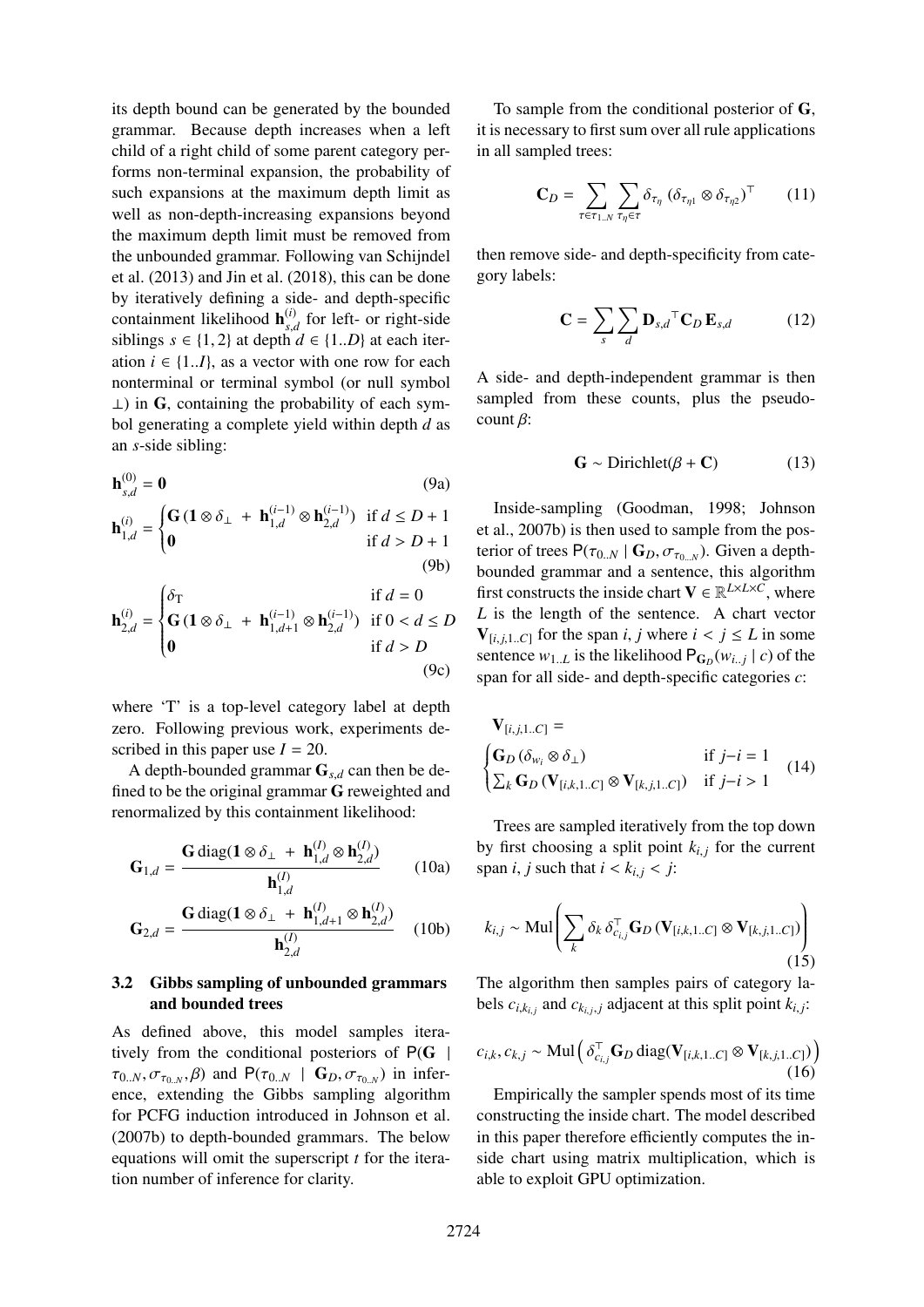

Figure 2: Example of matrix multiplication in place of looping over break points for the span (0,5). Each chart cell represents a likelihood vector for the span between *i* and *j* where *i* is the leftmost delimiting index of the span and *j* the rightmost. The arrows represent the order in which the cells are stored in the chart matrices V and  $V'$ .

#### Efficient inside score calculation

The complexity of the inside algorithm is cubic on the length of the sentence because it has to iterate over all start points *i*, all end points *j* and all split points *k* of a span. For a dense PCFG with a large number of states, the explicit looping is undesirable, especially when it can be formulated as matrix multiplication. The split point loop is therefore replaced with a matrix multiplication in order to take advantage of highly optimized GPU linear algebra packages like cuBLAS and cuSPARSE, whereas previous work explores how to parse efficiently on GPUs (Johnson, 2011; Canny et al., 2013; Hall et al., 2014).

Inside likelihoods are propagated using a copy  $V'$  of the inside likelihood tensor  $V$  with the first and second indices reversed:

$$
\mathbf{V}'_{[j,i,c]} = \mathbf{V}_{[i,j,c]}
$$
 (17)

This reversal allows the sum over split points  $k \in$ {*i*+1, ..., *<sup>j</sup>*−1} to be calculated as a product of contiguous matrices, which can be efficiently implemented on a GPU:

$$
\mathbf{V}_{[i,j,1..C]} = \mathbf{G}_D \text{ vec}(\mathbf{V}_{[i,i+1..j-1,1..C]}^\top \mathbf{V}'_{[j,i+1..j-1,1..C]})
$$
(18)

where  $vec(\bf{M})$  flattens a matrix  $\bf{M}$  into a vector.

#### 3.3 Posterior inference on constituents

Prior work (Johnson et al., 2007a) shows that using EM-like algorithms, which seek to maximize the likelihood of data marginalizing out the latent trees, does not yield good performance. Because trees are the main target for evaluation, it may be preferable to find the most probable tree structures given the marginal posterior of tree structures compared to finding the most probable grammar. Some recent work (McClosky and Charniak, 2015; Keith et al., 2018) explores how to use marginal distributions of tree structures from supervised parsers to create more accurate parse trees. Based on these arguments, this model performs maximum a posteriori (MAP) inference on constituents (PIoC) using approximate conditional posteriors of spans to create final parses for evaluation.

Formally, let  $\sigma_{i,j}^*$  be an MAP unlabeled span of<br>and in a sentence from a corpus  $\sigma$ , with start *i*, **j** *i*, *j j i j j i j j j j j j j j j j j j j j j j j j <i>j j j <i>j j <i>j <i>j <i>j <i>j* point *i* and end point *j*, and  $\sigma_{i,k}, \sigma_{k,j}$  its possi-<br>ble children. This algorithm iteratively looks for ble children. This algorithm iteratively looks for the best pair of children  $\sigma_{i,k}^{\star}$ ,  $\sigma_{k,j}^{\star}$  according to the posterior of the children using all posterior samposterior of the children, using all posterior samples. The spans are sentence-specific, but the below equations omit the sentence index for brevity:

$$
\sigma_{i,k}^{\star}, \sigma_{k,j}^{\star} = \underset{\sigma_{i,k}, \sigma_{k,j}}{\arg \max} P(\sigma_{i,k}, \sigma_{k,j} | \sigma_{i,j}^{\star}, \sigma)
$$
  
\n
$$
= \underset{\sigma_{i,k}, \sigma_{k,j}}{\arg \max} \int P(\sigma_{i,k}, \sigma_{k,j}, \mathbf{G} | \sigma_{i,j}^{\star}, \sigma) d\mathbf{G}
$$
  
\n
$$
\approx \underset{\sigma_{i,k}, \sigma_{k,j}}{\arg \max} \sum_{\hat{\mathbf{G}} \sim P(\mathbf{G} | \sigma)} P(\sigma_{i,k}, \sigma_{k,j}, \hat{\mathbf{G}} | \sigma_{i,j}^{\star}, \sigma)
$$
  
\n(19)

where  $\sigma$  is the training corpus. Starting from the whole sentence  $\sigma_{0,N}$ , this algorithm finds the best children for a span from the Monte Carlo estimation of the marginal posterior distribution of children for the span, and then continues to split the found children spans. Because samples from different runs at different iterations can be used to approximate the span posteriors, the process marginalizes out sampled grammars, wholesentence parse trees and constituent labels to only consider split points for spans. In terms of input and output, the PIoC algorithm takes in posterior samples of trees for a sentence, and outputs an unlabeled binary-branching tree.

There are a few benefits of doing posterior inference on constituents. First, the distribution  $P(\sigma_{i,k}, \sigma_{k,j} \mid \sigma_{i,j}^{*}, \sigma)$  quantifies how much uncer-<br>tainty there is in splitting a span  $\sigma_{i,j}$  at all possible *i*,  $\left(\frac{U_{i,k}, U_{k,j} - U_{i,j}, U'}{U_{i,j}}\right)$  quantifies now much uncertainty there is in splitting a span  $\sigma_{i,j}$  at all possible  $k$ 's. One way of using this uncertainty information *k*'s. One way of using this uncertainty information is to merge spans where uncertainty is high, effectively weakening or removing the constraint of binary-branching from the grammar inducer. Second, this algorithm produces trees that may not be seen in the samples, potentially helping aggregate evidence across different iterations within a run and across runs. Third, the multimodal na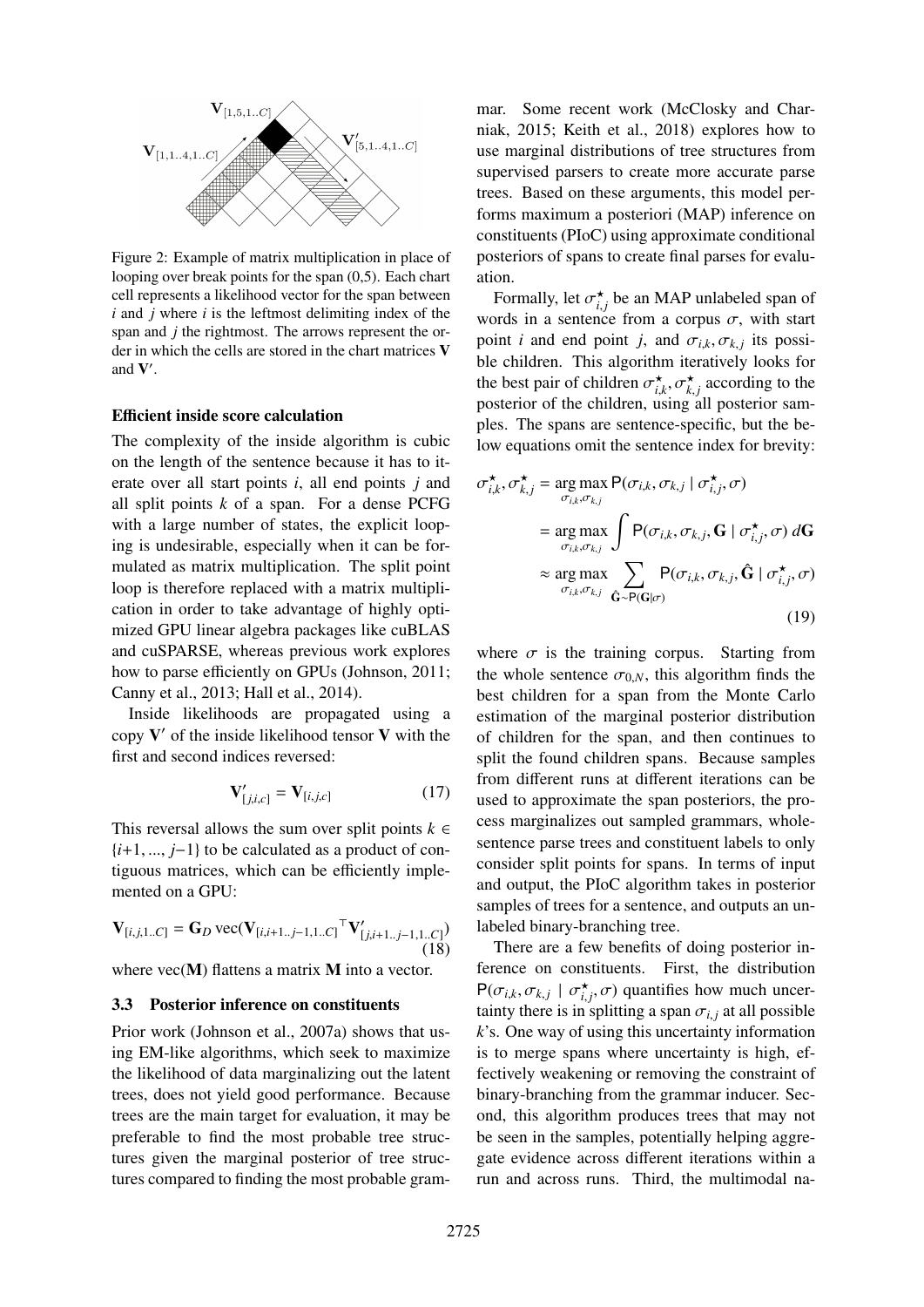ture of the joint posterior of grammars and trees often makes the sampler get stuck at local modes, but doing MAP on constituents may allow information about trees from different modes to come together. If different grammars all consider certain children for a span to be highly likely, then these children should be in the final parse output. Finally, it is a nonparametric way of doing model selection. As will be shown, model selection relies on the log likelihood of the data, but the log likelihood of the data is only weakly correlated with parsing accuracy. Performing PIoC with multiple runs can increase accuracy without depending too heavily on log likelihood for model selection.

## 4 Model analysis and evaluation

The model described above has hyperparameters for maximum depth *D*, number of categories *C* and the symmetric Dirichlet prior  $\beta$ . Following Jin et al. (2018), this evaluation uses the first half of the WSJ20 corpus as the development set (WSJ20dev) for all experiments. However instead of using the development set only to set the hyperparameters of the model, this evaluation also uses it to explore interactions among parsing accuracy, model fit, depth limit and category domain. The first set of experiments explores various settings of *D* in the hope of acquiring a better picture of how depth-bounding affects the inducer. The second set of experiments uses the value of *D* tuned in the first experiments, and does PIoC on different sets of samples to examine the effect it has on parse quality. Optimal parameter values from these first two experiments are then applied in experiments on English (The Penn Treebank; Marcus et al., 1993), Chinese (The Chinese Treebank 5.0; Xia et al., 2000) and German (NEGRA 2.0; Skut et al., 1998) data to show how the model performs compared with competing systems.

Each run in evaluation uses one sample of parse trees from the posterior samples after convergence. Preliminary experiments show that the samples after convergence are very similar within a run and their parsing accuracies differ very little. This evaluation follows Seginer (2007) by running unlabeled PARSEVAL on parse trees collected from each run. Punctuation is retained in the raw text in induction, and removed in evaluation, also following Seginer (2007).



Figure 3: PARSEVAL scores for runs with different depth limits. The difference of all PARSEVAL scores between depth  $\infty$  and depth 2 is significant ( $p=0.017$ , Student's *t* test).

#### 4.1 Analysis of model behavior

The first experiment explores the effects of depthbounding on linguistic grammar quality. The hypothesis is that depth-bounding limits the search space of possible grammars, so the inducer will be less likely to find low-quality local optima where cognitively implausible parse trees are assigned non-zero probabilities, because such local optima would be removed from the posterior by limiting the maximum depth of parse trees to a small number *d*.

#### The effect of depth-bounding

Figure 3 shows the effect of depth bounding using 60 data points of unlabeled PARSEVAL scores from 20 different runs for each of three different depth bounds: 2, 3, and  $\infty$  (unbounded). The range of possible parsing accuracy scores is very wide, as mapped out by the runs. Although the unbounded model is able to reach the performance upper bound seen from the figure, most of the time its results are in the middle of the range. By bounding the maximum depth to 2, the sampler is able to stay in the region of high parsing accuracy. This may be because the majority of the modes in the region of low parsing accuracy require higher depth limits, and humans who produce the sentences do not have access to those higher depth limits. The difference between depth  $\infty$  and depth 2 is significant (*p*=0.017, Student's *t* test), showing that depth-bounding does have a positive effect on the linguistic grammar quality of the induced grammars. Data from depth 3 also shows a positive trend of inducing better grammars than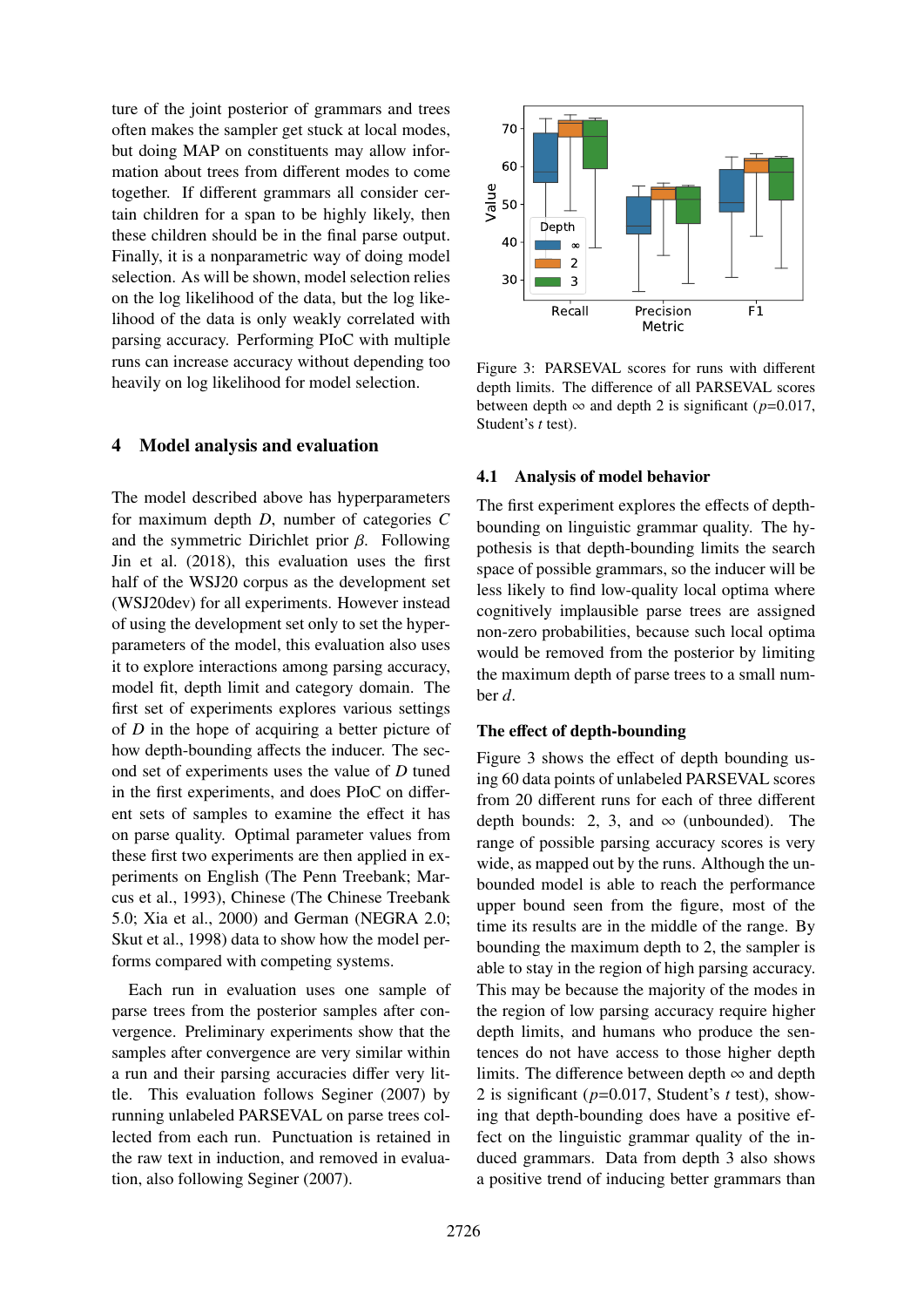

Figure 4: The correlation between data likelihood and parsing accuracy of all 60 runs. Calculations show that there is a significant ( $p = 0.007$ ) positive correlation (Pearson's *r*=0.39) between data likelihood and parsing accuracy at convergence for our model.

unbounded.

A purely right-branching baseline achieves an F1 score of 48 on the WSJ20 development dataset. A majority of induction runs perform better than this baseline, which indicates that the PCFG induction model with the inside-sampling algorithm is able to find good solutions, most of the time much better than the right-branching baseline. This is especially interesting when the grammar is unbounded with almost no other constraint, which had previously been shown to converge to weak local optima.

#### Correlation of model fit and parsing accuracy

575000 -555000 -555000 -555000 -555000 -555000 -555000 -555000 -555000 -555000 -565000 -565000 -565000 -56000 -56000 -56000 -56000 read in Equivalential paracuracy of all 60 runs. Calculations show that is a significant Model fit, or data likelihood, has been reported not to be correlated or to be correlated only weakly with parsing accuracy for some unsupervised grammar induction models (Smith, 2006; Johnson et al., 2007b; Liang et al., 2009) when the model has converged to a local maximum. Figure 4 shows the correlation between data likelihood and parsing accuracy at convergence for all the runs. There is a significant ( $p = 0.007$ ) positive correlation (Pearson's *r*=0.39) between data likelihood and parsing accuracy at convergence for our model. This indicates that although noisy and unreliable, the data likelihood can be used as a metric to do preliminary model selection.

#### The bounded unbounded PCFG

We also examine the distribution of tree depths in unbounded runs. For a run, we compute the percentage of parse trees with a certain depth, and then examine how these percentages vary across



Figure 5: The usage of different depths for parse trees in the samples from 20 runs with the unbounded grammar.

different runs. Theoretically the possible maximum depth of a parse for a sentence is the sentence length divided by 2. For example, a 20-word sentence can have a parse of depth 10 because at least two words are needed to create a new depth with a center embedded phrase, but under most PCFGs this maximally center embedded configuration is not very likely. Figure 5 shows the percentage of tree depths from samples in the beginning of each unbounded run and at convergence. It shows that at the beginning of the sampling process with a random model sampled from the prior, the distribution of parse tree depths seems to be centered around depth 2 and 3, with non-negligible probability mass at other depth levels. At convergence, the distribution of parse tree depths is very peaked with a large portion of the probability mass concentrated at depth 2. Given that an unbounded PCFG has no constraint on depth, this convergence of the marginal posterior distribution of parse tree depth shows that the depth limit seems to be a natural tendency in the data, rather than an arbitrary preference of corpus annotators.

#### 4.2 Posterior uncertainty of constituents

Experiments were also conducted to determine whether posterior inference on constituents (PIoC) has any effect on parsing accuracy. These experiments use 10 runs on WSJ20dev with depth 2 that have the highest log-likelihoods for exploration. In this data, some spans have a strikingly higher degree of uncertainty than other spans. For example, the posterior probability of splitting the phrase *the old story*, into *the old* and *story* is 0.55, and the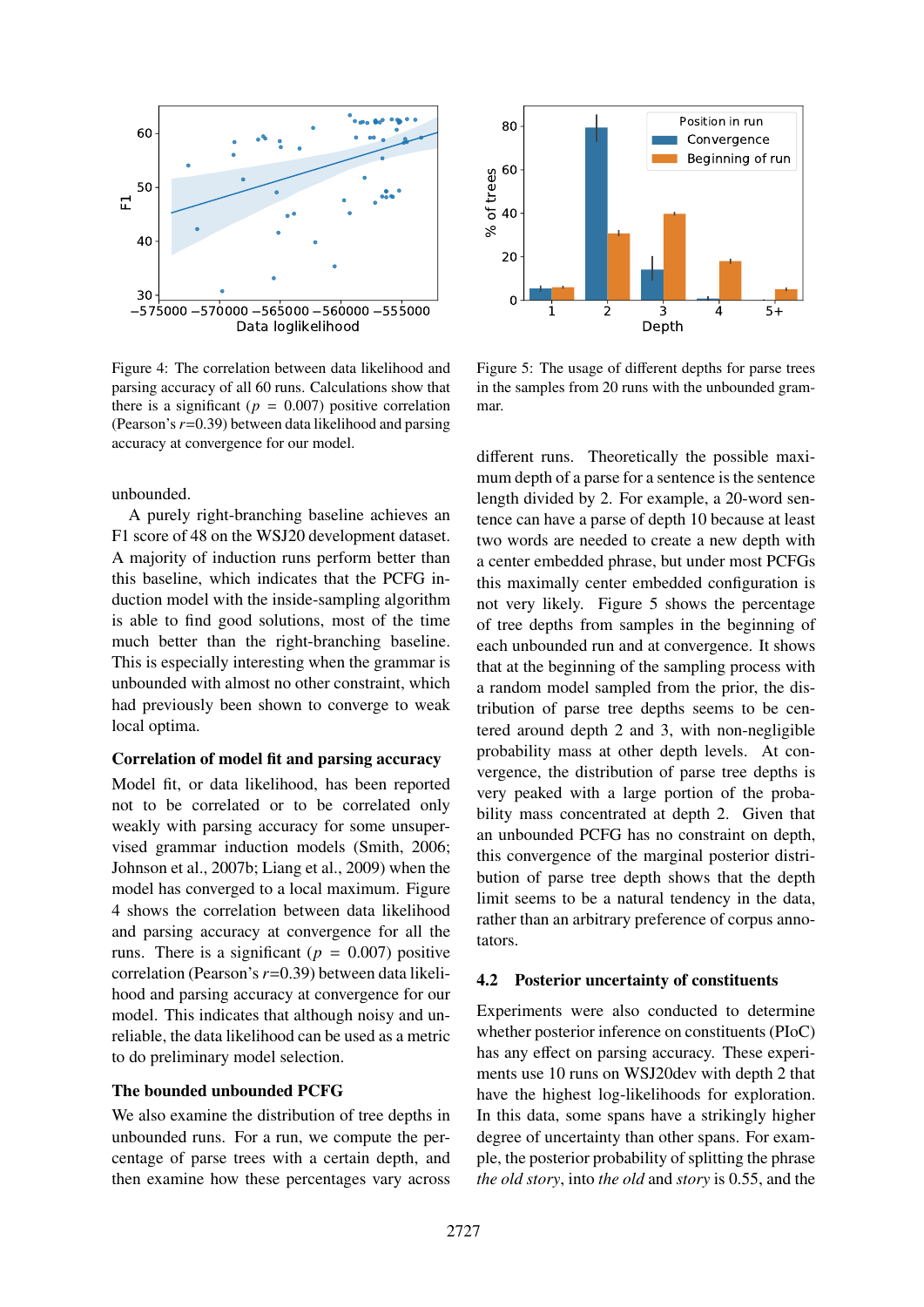| System               | Rec   | Prec  | F1    |
|----------------------|-------|-------|-------|
| <b>Best</b>          | 73.65 | 55.66 | 63.40 |
| Best w/PIoC          | 73.59 | 56.41 | 63.87 |
| All w/ PIoC          | 72.99 | 59.21 | 65.38 |
| All w/ PIoC w/o best | 73.00 | 59.06 | 65.29 |

Table 1: Development results for different systems using posterior inference on constituents (PIoC).

probability of splitting it into *the* and *old story* is 0.45. Some other spans like *use old tools* have virtually no uncertainty in how the inducer evaluates the splits. Many such spans with high uncertainty are noun phrases, which are not annotated with subconstituents in the Penn Treebank annotation. The parser can therefore avoid precision losses by not splitting constituents with 3 or 4 words if there is large uncertainty in this posterior.<sup>4</sup> This experiment only merges spans that would cover 3 or 4 words and leave merging spans with larger coverage to future work.

Table 1 shows parsing results on the WSJ20dev dataset. The *Best* result is from an arbitrary sample at convergence of the oracle best run. The *Best with PIoC* is the same run, but with PIoC to aggregate 100 posterior samples at convergence. *All with PIoC* uses 100 posterior samples from all of the 10 chosen runs, and finally *All with PIoC without best* excludes the best run in PIoC calculation.

There is almost a point of gain in precision going from *Best* to *Best with PIoC* with virtually no recall loss, showing that the posterior uncertainty is helpful in flattening binary trees. As more samples from the posterior are collected, as shown in *All with PIoC without best*, the precision gain is even more substantial. This shows that with PIoC there is no need to know which sample from which run is the best. Model selection in this case is only needed to weed out the runs with very low likelihood.

#### 4.3 Multilingual PARSEVAL

A final set of experiments compare the proposed model with several state-of-the-art constituency grammar induction systems on three different languages. The competing systems are CCL (Seginer,  $2007$ <sup>5</sup> and UPPARSE (Ponvert et al., 2011).<sup>6</sup> We also include the published results of DB-PCFG (Jin et al., 2018) on English for comparison.<sup>7</sup> The corpora used are the WSJ20test dataset used in Jin et al. (2018), the CTB20 (sentences with 20 words or fewer from the Chinese Treebank) and NE-GRA20 (sentences with 20 words or fewer from the German NEGRA Treebank) datasets used in Seginer (2007). All systems are trained and evaluated on the same datasets to ensure fair and direct comparison. Five different induction runs were run on each dataset with the same hyperparameters  $D=2$ ,  $C=15$ ,  $\beta=0.2$  as tuned on the development set, and three runs with the highest likelihood at convergence were chosen for comparison with other models. Parse trees were then calculated using PIoC as previously described, removing punctuation to calculate the unlabeled PARSE-VAL scores with EVALB. Multiple runs of CCL and UPPARSE on the same data yield the same results.

Table 2 shows the unlabeled PARSEVAL scores for the competing systems. The model described in this paper shows strong performance in all languages. On English and Chinese, this model achieves the new state-of-the-art recall and F1 numbers. On German, this model also achieves the best recall scores among all models, showing that more constituents found in the gold annotation are discovered. It is worth noting that the CCL and UPPARSE models do take advantage of additional linguistic constraints, e.g. using punctuation as delimiters of constituents. Experiments described in this paper show that this system can perform better than or competitive with these existing models without similar heuristics and constraints.

The model described in this paper performs relatively poorly on precision due to the fact that trees produced by this system are mostly binarybranching with some constituents flattened by PIoC. This issue is most evident on Negra, where fully binary-branching trees have nearly twice as many constituents as are annotated in gold. This puts any system that produces binary-branching trees under a precision celling of 0.51, and F1 celling of 0.675.

### 5 Conclusion

Experiments in this work confirm that depthbounding does empirically have the effect of limiting the search space of an unsupervised PCFG in-

<sup>4</sup> I.e. if the difference between the first and the second highest posterior probabilities is smaller than 0.3.

<sup>5</sup>https://github.com/DrDub/cclparser

<sup>6</sup>https://github.com/eponvert/upparse

 $\sqrt{7}$ We are not able to run DB-PCFG on the other languages due to its substantial resource requirements.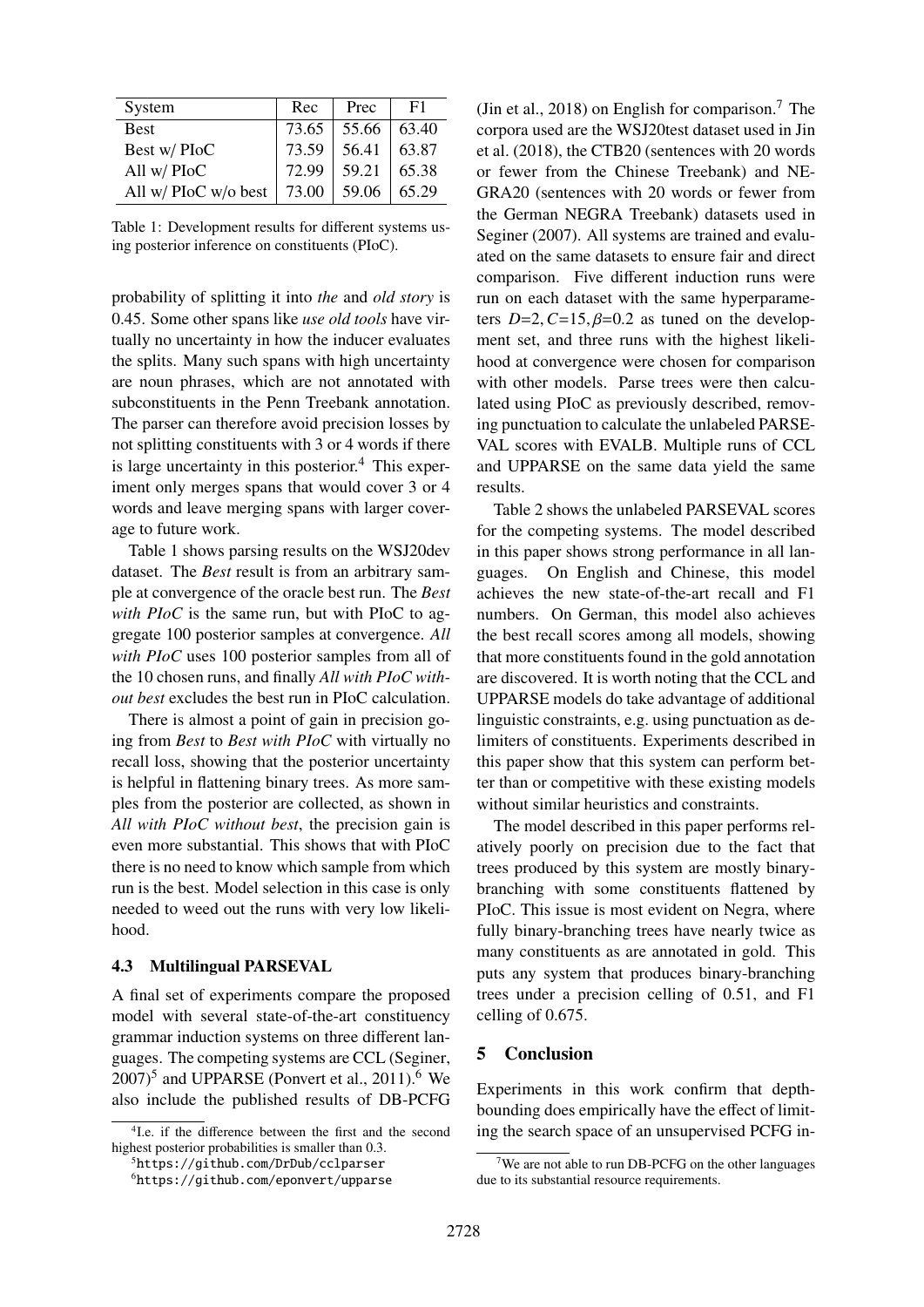| System         | WSJ20test |      | CTB <sub>20</sub> |                          | NEGRA20 |                          |                          |                          |      |
|----------------|-----------|------|-------------------|--------------------------|---------|--------------------------|--------------------------|--------------------------|------|
|                | Rec       | Prec | F1                | Rec                      | Prec    | F1                       | Rec                      | Prec                     | F1   |
| <b>CCL</b>     | 61.7      | 60.1 | 60.9              | 35.3                     | 39.2    | 37.1                     | 44.4                     | 27.2                     | 33.7 |
| <b>UPPARSE</b> | 40.5      | 47.8 | 43.9              | 33.8                     | 44.0    | 38.2                     | 55.5                     | 41.9                     | 47.7 |
| DB-PCFG        | 70.5      | 53.0 | 60.5              | $\overline{\phantom{0}}$ |         | $\overline{\phantom{a}}$ | $\overline{\phantom{0}}$ | $\overline{\phantom{0}}$ |      |
| this work      | 73.1      | 55.6 | 63.1              | 43.8                     | 35.1    | 38.9                     | 59.1                     |                          | 40.8 |

Table 2: PARSEVAL scores for different constituency grammar induction systems.

ducer. Analysis of a depth-bounded model demonstrates desirable engineering properties, including a significant correlation between parsing accuracy and data likelihood, and interesting linguistic properties such as implicit bounding for unbounded grammars. This paper also introduces the Posterior Inference on Constituents technique for model selection and shows for the first time that it is possible to accurately induce a PCFG with no strong universal linguistic constraints. Comparisons of the proposed model with other state-ofthe-art constituency grammar inducers show that this model is able to achieve state-of-the-art or competitive results on datasets in multiple languages.

# Acknowledgments

The authors would like to thank the anonymous reviewers for their helpful comments. Computations for this project were partly run on the Ohio Supercomputer Center (1987). This research was funded by the Defense Advanced Research Projects Agency award HR0011-15-2-0022. The content of the information does not necessarily reflect the position or the policy of the Government, and no official endorsement should be inferred.

#### References

- Taylor Berg-Kirkpatrick, Alexandre Bouchard-Côté, John DeNero, and Dan Klein. 2010. Painless unsupervised learning with features. In *Proceedings of the Annual Conference of the North American Chapter of the Association for Computational Linguistics: Human Language Technologies*, pages 582–590.
- Yonatan Bisk and Julia Hockenmaier. 2012. Simple Robust Grammar Induction with Combinatory Categorial Grammars. *AAAI*, pages 1643–1649.
- Yonatan Bisk and Julia Hockenmaier. 2013. An HDP Model for Inducing Combinatory Categorial Grammars. In *Transactions Of The Association For Computational Linguistics*, pages 75–88.
- John Canny, David Hall, and Dan Klein. 2013. A multi-Teraflop Constituency Parser using GPUs. In *Proceedings of the Conference on Empirical Methods in Natural Language Processing*, pages 1898– 1907.
- Glenn Carroll and Eugene Charniak. 1992. Two experiments on learning probabilistic dependency grammars from corpora. *Working Notes of the Workshop on Statistically-Based NLP Techniques*, (March):1– 13.
- C. K. Carter and R. Kohn. 1996. Markov chain Monte Carlo in conditionally Gaussian state space models. *Biometrika*, 83(3):589–601.
- Noam Chomsky and George A Miller. 1963. Introduction to the formal analysis of natural languages. In *Handbook of Mathematical Psychology*, pages 269– 321. Wiley, New York, NY.
- Bart Cramer. 2007. Limitations of current grammar induction algorithms. *Proceedings of the 45th Annual Meeting of the ACL: Student Research Workshop on - ACL '07*, (June):43.
- Mark E. Gold. 1967. Language Identification in the Limit. *Information and Control*, (10):447–474.
- Joshua Goodman. 1998. Parsing Inside-Out.
- David Hall, Taylor Berg-Kirkpatrick, Canny John, and Dan Klein. 2014. Sparser, Better, Faster GPU Parsing. In *Proceedings of the Annual Meeting of the Association for Computational Linguistics*, 2007, page 208217.
- Yong Jiang, Wenjuan Han, and Kewei Tu. 2016. Unsupervised neural dependency parsing. In *Proceedings of the Conference on Empirical Methods in Natural Language Processing*, 61503248, pages 763–771.
- Lifeng Jin, William Schuler, Finale Doshi-Velez, Timothy A Miller, and Lane Schwartz. 2018. Unsupervised Grammar Induction with Depth-bounded PCFG. *Transactions of the Association for Computational Linguistics*.
- Mark Johnson. 2011. Parsing in parallel on multiple cores and gpus. In *In Proceedings of Australasian Language Technology Association Workshop*, pages 29–37.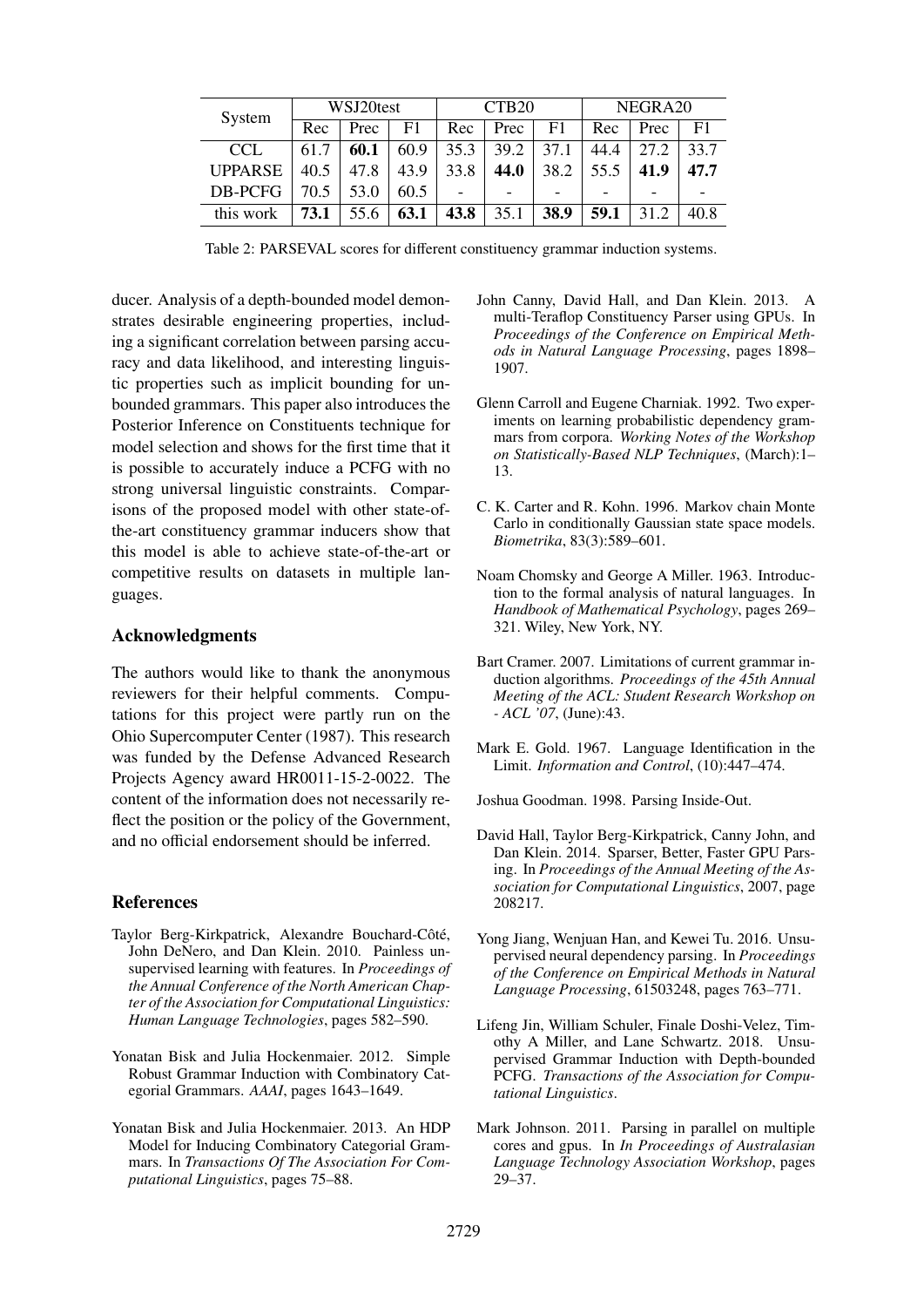- Mark Johnson, Thomas L. Griffiths, and Sharon Goldwater. 2007a. Adaptor grammars: A framework for specifying compositional nonparametric Bayesian models. In *Advances in Neural Information Processing Systems*, volume 19, page 641.
- Mark Johnson, Thomas L. Griffiths, and Sharon Goldwater. 2007b. Bayesian Inference for PCFGs via Markov chain Monte Carlo. *Human Language Technologies 2007: The Conference of the North American Chapter of the Association for Computational Linguistics; Proceedings of the Main Conference (ACL)*, pages 139–146.
- Philip N Johnson-Laird. 1983. *Mental models: Towards a cognitive science of language, inference, and consciousness*. Harvard University Press, Cambridge, MA, USA.
- Katherine A Keith, Su Lin Blodgett, and Brendan O'Connor. 2018. Monte Carlo Syntax Marginals for Exploring and Using Dependency Parses. In *Proceedings of the Annual Conference of the North American Chapter of the Association for Computational Linguistics: Human Language Technologies*.
- Dan Klein and Christopher D. Manning. 2002. A generative constituent-context model for improved grammar induction. In *Proceedings of the Annual Meeting of the Association for Computational Linguistics*, pages 128–135.
- Dan Klein and Christopher D. Manning. 2004. Corpusbased induction of syntactic structure: Models of dependency and constituency. In *Proceedings of the Annual Meeting on Association for Computational Linguistics*, volume 1, pages 478–485.
- Percy Liang, Michael I. Jordan, and Dan Klein. 2009. Probabilistic Grammars and Hierarchical Dirichlet Processes. *The Handbook of Applied Bayesian Analysis*.
- Mitchell P. Marcus, Beatrice Santorini, and Mary Ann Marcinkiewicz. 1993. Building a large annotated corpus of English: The Penn Treebank. *Computational Linguistics*, 19(2):313–330.
- David McClosky and Eugene Charniak. 2015. Syntactic Parse Fusion. In *Proceedings of the 2009 Conference on Empirical Methods in Natural Language Processing*, September, pages 1360–1366.
- Tahira Naseem, Harr Chen, Regina Barzilay, and Mark Johnson. 2010. Using Universal Linguistic Knowledge to Guide Grammar Induction. *Proceedings of the 2010 Conference on Empirical Methods in Natural Language Processing*, (October):1234–1244.
- Hiroshi Noji and Mark Johnson. 2016. Using Leftcorner Parsing to Encode Universal Structural Constraints in Grammar Induction. In *Proceedings of the Conference on Empirical Methods in Natural Language Processing*, pages 33–43.
- The Ohio Supercomputer Center. 1987. Ohio Supercomputer Center. \url{http://osc.edu/ark:/19495/f5s1ph73}.
- John K Pate. 2013. Unsupervised Dependency Parsing with Acoustic Cues. *Transactions of the Association for Computational Linguistics*, 1:63–74.
- Elias Ponvert, Jason Baldridge, and Katrin Erk. 2011. Simple unsupervised grammar induction from raw text with cascaded finite state models. In *Proceedings of the Annual Meeting of the Association for Computational Linguistics*, pages 1077–1086.
- D J Rosenkrantz and P M Lewis. 1970. Deterministic left corner parsing. In *11th Annual Symposium on Switching and Automata Theory (swat 1970)*, pages 139–152.
- Fernando Schabes and Yves Pereira. 1992. Inside-Outside Reestimation From Partially Bracketed Corpora. *Proceedings of the 30th annual meeting on Association for Computational Linguistics*, pages 128– 135.
- Marten van Schijndel, Andy Exley, and William Schuler. 2013. A Model of language processing as hierarchic sequential prediction. *Topics in Cognitive Science*, 5(3):522–540.
- William Schuler, Samir AbdelRahman, Tim Miller, and Lane Schwartz. 2010. Broad-coverage parsing using human-Like memory constraints. *Computational Linguistics*, 36(1):1–30.
- Yoav Seginer. 2007. Fast Unsupervised Incremental Parsing. In *Proceedings of the Annual Meeting of the Association of Computational Linguistics*, pages 384–391.
- Cory Shain, William Bryce, Lifeng Jin, Victoria Krakovna, Finale Doshi-Velez, Timothy Miller, William Schuler, and Lane Schwartz. 2016. Memory-bounded left-corner unsupervised grammar induction on child-directed input. In *Proceedings of the International Conference on Computational Linguistics*, pages 964–975.
- Wojciech Skut, Thorsten Brants, Brigitte Krenn, and Hans Uszkoreit. 1998. A Linguistically Interpreted Corpus of German Newspaper Text. In *Proceedings of the ESSLLI Workshop on Recent Advances in Corpus Annotation.*, page 7.
- Noah Ashton Smith. 2006. Novel Estimation Methods for Unsupervised Discovery of Latent Structure in Natural Language Text. *PhD Thesis*, pages 1–228.
- Kewei Tu. 2012. *Unsupervised learning of probabilistic grammars*. Ph.D. thesis.
- Fei Xia, Martha Palmer, Nianwen Xue, Mary Ellen Ocurowski, John Kovarik, Fu-Dong Chiou, Shizhe Huang, Tony Kroch, and Mitch Marcus. 2000. Developing Guidelines and Ensuring Consistency for